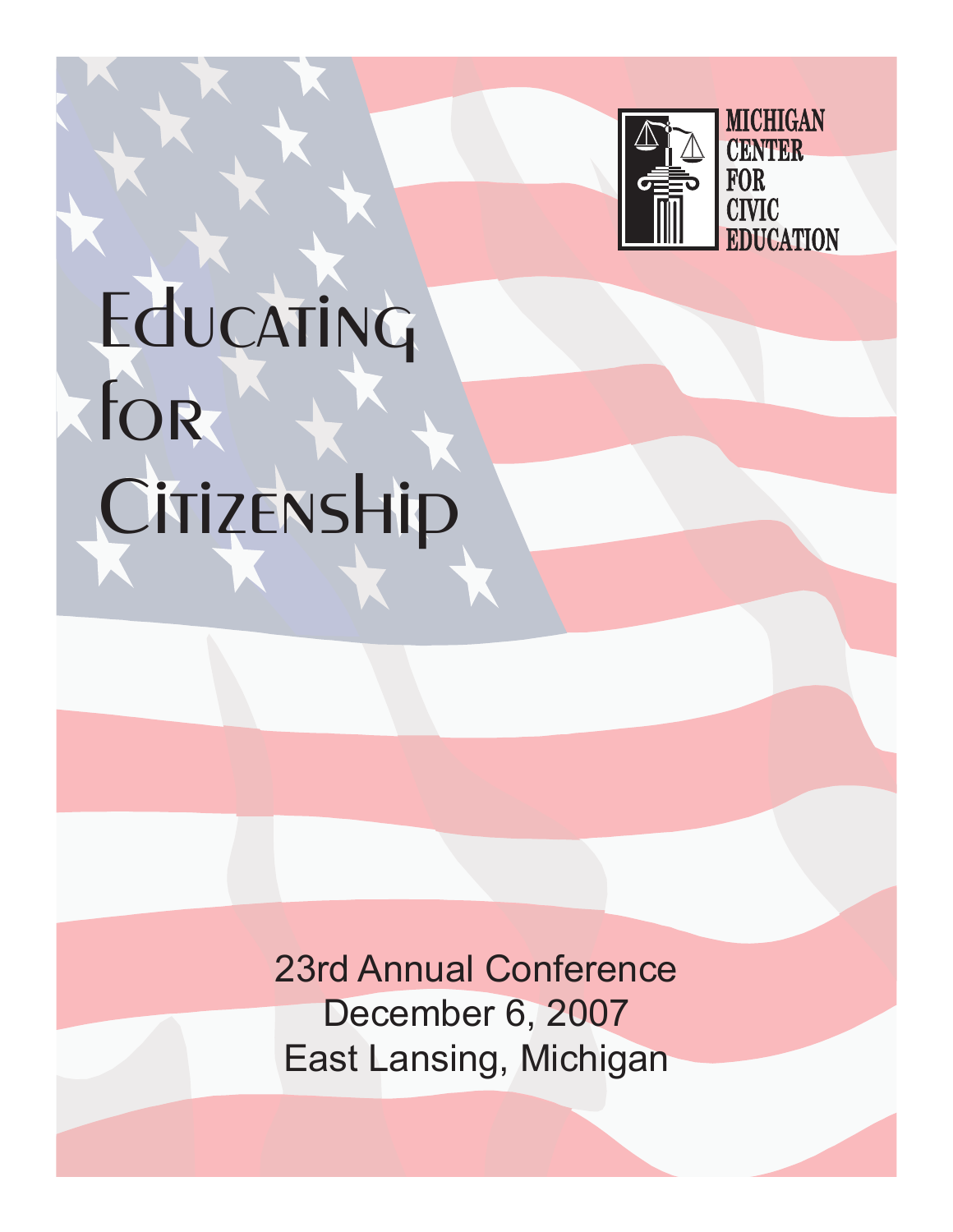## Conference Schedule

#### **7:30 - 8:30 Registration**

 *Please visit our conference vendors in the lobby at any time throughout the day.*

#### **8:30 - 8:50 General Session - Auditorium**

*Welcome* Donald M. Fulkerson, President Michigan Center for Civic Education *Conference Overview* Jim Troost, Director of Programs Michigan Center for Civic Education

- **9:00 10:00 Session 1 Workshops**
- **10:10 11:20 Session 2 Workshops**
- **11:30 1:10 Lunch Big 10 A**

#### *Welcome Teacher of the Year Award Presentation* Linda J. Start, Executive Director Michigan Center for Civic Education

|               | Mary S. Coleman Award Presentation |                                     |  |  |
|---------------|------------------------------------|-------------------------------------|--|--|
|               |                                    | Donald M. Fulkerson, President      |  |  |
|               |                                    | Michigan Center for Civic Education |  |  |
|               | 2007 Recipient                     | Mark A. Murray                      |  |  |
|               |                                    | President, Meijer, Inc.             |  |  |
|               | <i>Keynote Address</i>             | Ted McConnell, Director             |  |  |
|               |                                    | Campaign to Restore Civic Education |  |  |
|               |                                    | <b>Center for Civic Education</b>   |  |  |
| $1:20 - 2:20$ | <b>Session 3 Workshops</b>         |                                     |  |  |

**2:30 - 3:30 Session 4 Workshops**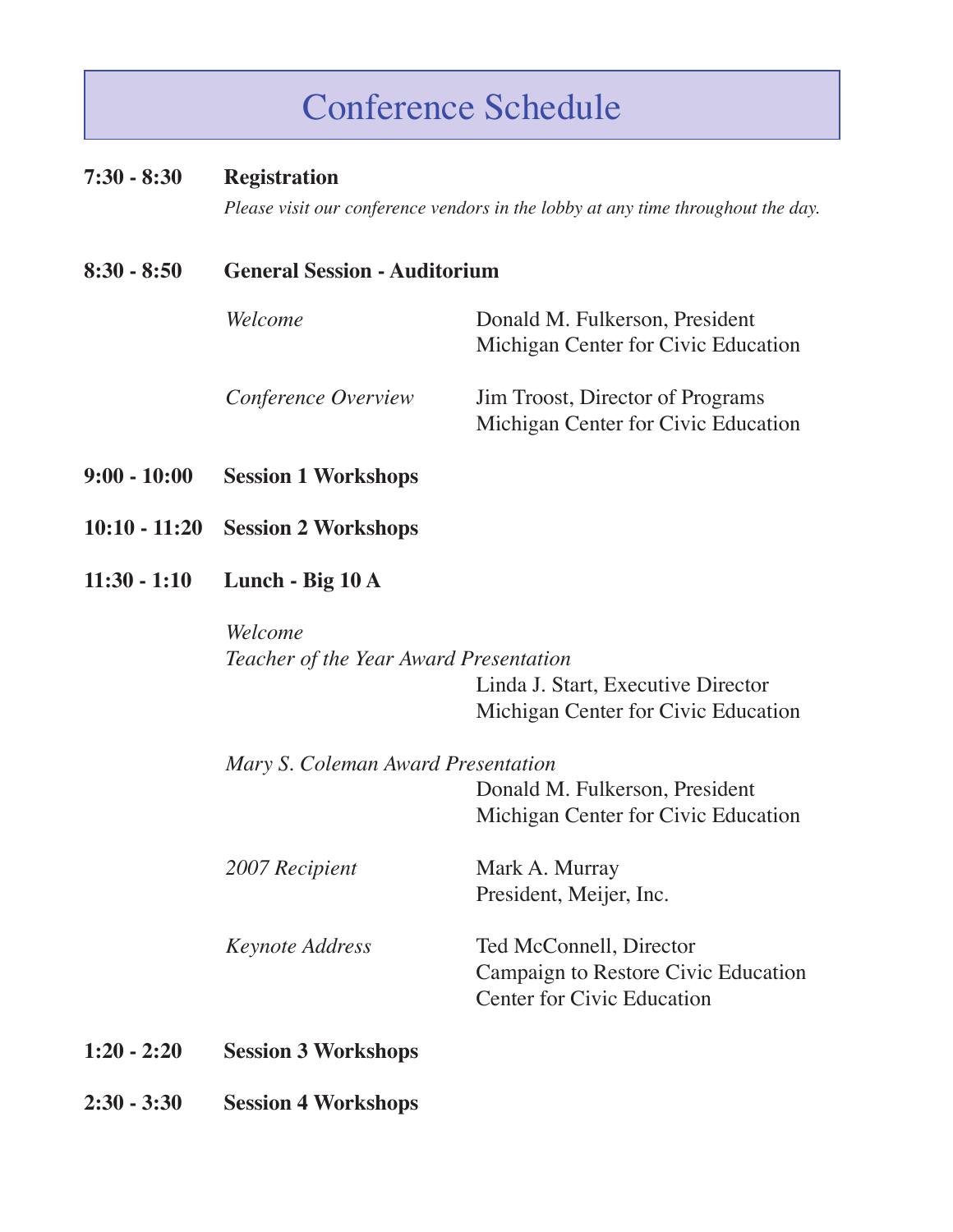## Sessions at a Glance

|                 | $9:00 - 10:00$                             | $10:10 - 11:20$                          | $1:20 - 2:20$                      | $2:30 - 3:30$                                |
|-----------------|--------------------------------------------|------------------------------------------|------------------------------------|----------------------------------------------|
| Heritage        | Creating the                               | Changes in China:                        | <b>Supreme Court</b>               | Foundations of                               |
| <b>Room</b>     | Constitution and                           | How Should the                           | <b>DBQs:</b> Exploring             | Democracy                                    |
|                 | <b>Bill of Rights</b>                      | U.S. Respond?                            | U.S. v. Nixon and                  |                                              |
|                 |                                            |                                          | Other Cases that                   |                                              |
|                 |                                            |                                          | <b>Changed History</b>             |                                              |
|                 |                                            |                                          |                                    |                                              |
|                 | Middle                                     | Secondary                                | Secondary                          | Elementary                                   |
| <b>Willy</b>    | With Liberty and                           | Purposes of                              | Contemporary                       |                                              |
| <b>Room</b>     | Justice for All:                           | Government:                              | Constitutional                     |                                              |
|                 | Teaching about the                         | <b>Meeting Civics</b>                    | Issues for the $5th$               |                                              |
|                 | American Struggle                          | Expectations,                            | Grade: Freedom                     |                                              |
|                 | for Freedom                                | Grades 3-5                               | of Speech                          |                                              |
|                 |                                            |                                          |                                    |                                              |
|                 | General                                    | Elementary                               | Elementary                         |                                              |
| <b>Room 101</b> | Deciding to                                | Student                                  | <b>Balancing Federal</b>           | Citizens Together                            |
|                 | Decide: How the                            | Expression in                            | and State                          | (You and Your                                |
|                 | Supreme Court                              | <b>Public Schools</b>                    | Authority:                         | Paper): Exploring                            |
|                 | <b>Selects Cases</b>                       | after "Bong Hits"                        | Historical and                     | <b>Individual Rights</b>                     |
|                 |                                            |                                          | Contemporary                       | Using the                                    |
|                 |                                            |                                          | Issues of                          | Newspaper                                    |
|                 |                                            |                                          | Federalism                         |                                              |
|                 |                                            |                                          |                                    |                                              |
| <b>Room 103</b> | <b>High School</b><br><b>HSCE</b> for High | <b>High School</b>                       | Secondary<br><b>Using Archival</b> | General                                      |
| <b>AB</b>       | School Civics and                          | Being There: A<br><b>Sensory Writing</b> | Film to Teach                      | <b>Examining Public</b><br>Policy Issues and |
|                 | Government                                 | Experience                               | U.S. History and                   | Developing                                   |
|                 |                                            |                                          | Civics                             | <b>Action Plans</b>                          |
|                 |                                            |                                          |                                    |                                              |
|                 | <b>High School</b>                         | General                                  | Secondary                          | Middle                                       |
| <b>Room 106</b> | Deliberating in a                          | The 'State                               | The U.S. Role in a                 | Searches and                                 |
|                 | Democracy:                                 | Secrets' Privilege:                      | Changing World                     | Seizures: How                                |
|                 | Examining                                  | Revisiting United                        |                                    | Limiting is the                              |
|                 | Controversial                              | States v. Reynolds                       |                                    | Fourth                                       |
|                 | <i>Issues</i>                              | (1953)                                   |                                    | Amendment?                                   |
|                 |                                            |                                          |                                    |                                              |
|                 | <b>High School</b>                         | <b>High School</b>                       | Secondary                          | <b>High School</b>                           |
| <b>Room 107</b> | <b>Teaching About</b>                      | The Philosophical                        | Why We Need to                     |                                              |
|                 | <b>State Courts</b>                        | and Historical                           | Reclaim Our First                  |                                              |
|                 |                                            | Foundations of                           | Principles and                     |                                              |
|                 |                                            | the American                             | Our History                        |                                              |
|                 |                                            | <b>Political System</b>                  |                                    |                                              |
|                 | Elementary                                 | General                                  | General                            |                                              |
| <b>Room 110</b> | Great Cases in                             | Mock Trial Clinic                        | <b>Mock Trial Clinic</b>           |                                              |
|                 | Michigan Supreme                           | $-$ Part 1                               | $-$ Part 2                         |                                              |
|                 | <b>Court History</b>                       |                                          |                                    |                                              |
|                 |                                            |                                          |                                    |                                              |
|                 | <b>High School</b>                         | <b>High School</b>                       | <b>High School</b>                 |                                              |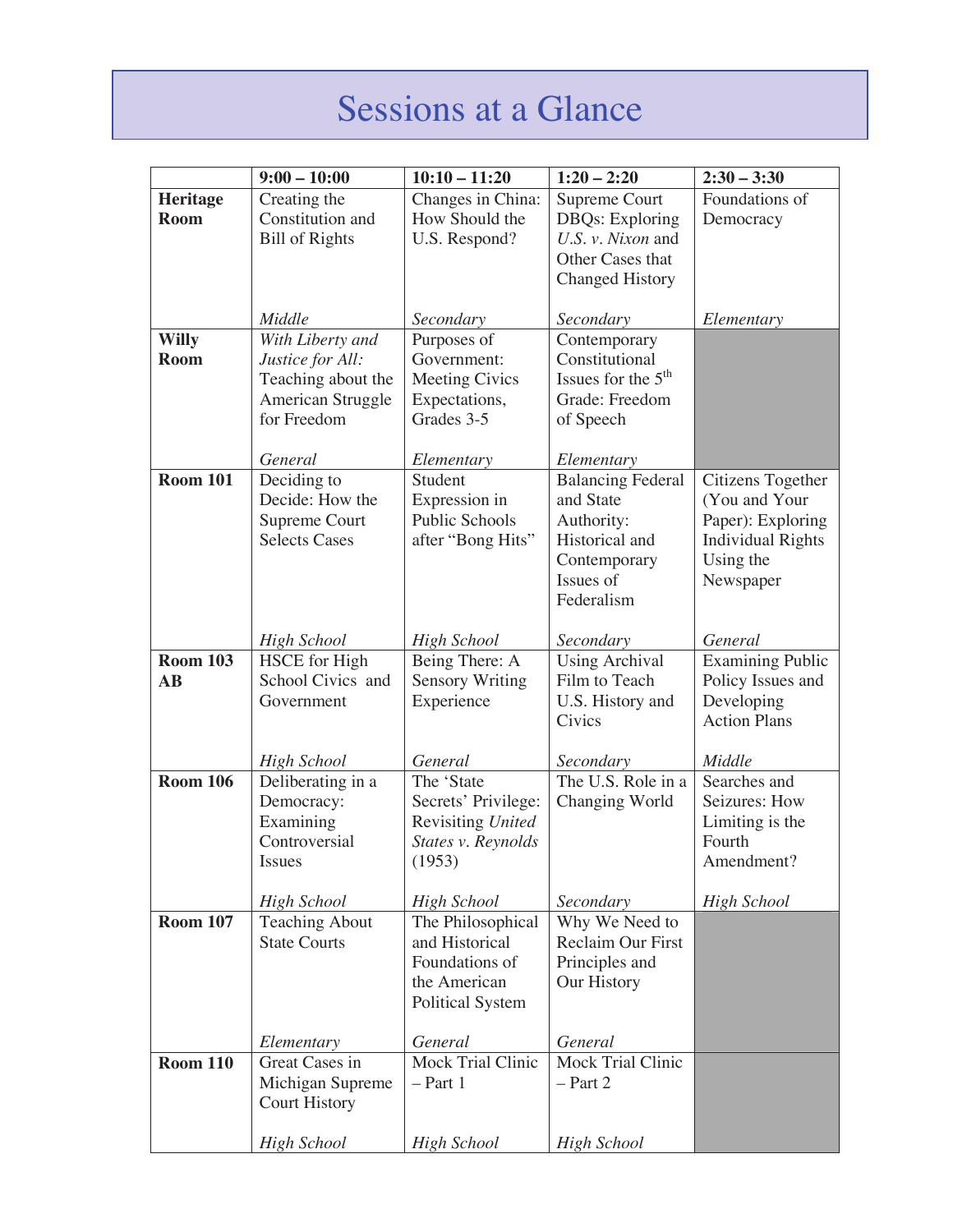## 9:00 - 10:00 Sessions

#### **Creating the Constitution and Bill of Rights**

Lea Sevigny and Libby Stefanowski, Forest Hills Public Schools

Participants will experience an overview of the newly revised (and free) *We the People: the Citizen and the Constitution* text, and see how it can help meet 8th grade history content expectations focusing on the topic of "Creating New Governments and a New Constitution." Interactive methods will be demonstrated.

**Heritage Room** *Middle*

#### **Deciding to Decide: How the Supreme Court Selects Cases**

Lee Arbetman, Street Law, Inc.; Amy Koelsch, Warren Consolidated Schools

The Supreme Court of the United States is asked to decide thousands of cases each year. They decide fewer than 100 each term. Textbooks tell us very little about how they select their cases. This session uses a "Clerk to a Supreme Court Justice" activity to teach this information. **Room 101**

*High School*

#### **Deliberating in a Democracy: Examining Controversial Issues**

Nisan Chavkin, Constitutional Rights Foundation Chicago

This session is an introduction to deliberation (not discussion or debate) and its value for democratic societies. Using the structured academic controversy (SAC) method, the session features a deliberation on the public policy question of limiting hate speech. Participants will use materials from the international "Deliberating in a Democracy" program.

**Room 106**

*High School*

#### **Great Cases in Michigan Supreme Court History**

Angela Bergman, Michigan Supreme Court Historical Society; Brian Stevens, Coldwater Community Schools

Looking for interactive, hands-on activities involving law-related education? The Michigan Supreme Court Historical Society is proud to present "The Verdict of History." Using case law methods, "The Verdict" provides high school teachers with highly adaptable strategies (from one day to a week) focusing on seven of the Court's landmark cases.

**Room 110** *High School*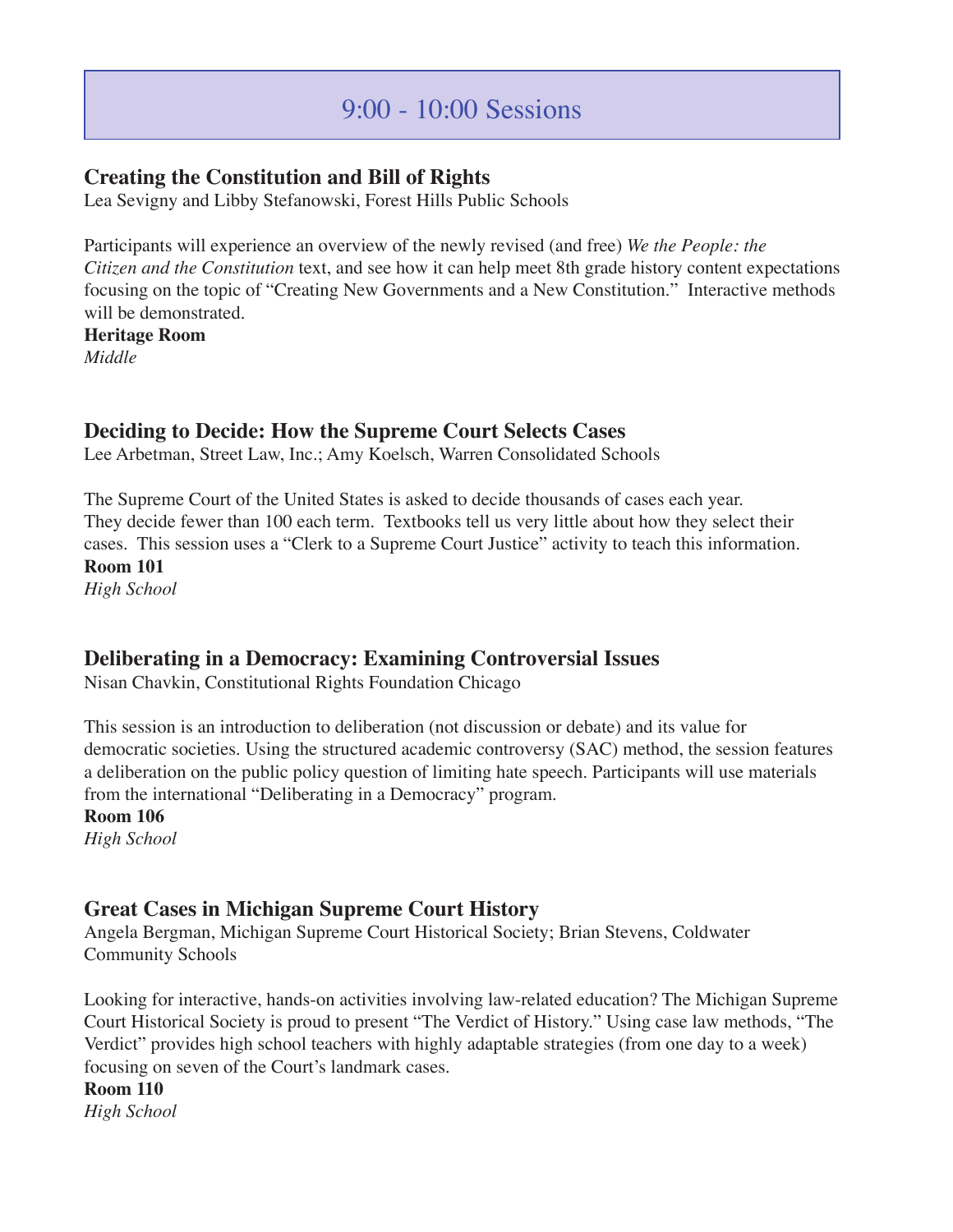#### **HSCE for High School Civics and Government**

Karen R. Todorov, Michigan Department Of Education

The newly adopted High School Content Expectations will be the focus of this session. The structure and general social studies knowledge, processes and skills will be examined. Vocabulary building and writing case studies will be discussed.

**Room 103 AB**

*High school*

#### **Teaching About State Courts**

Karen Burgess, Waverly Community Schools; Rachael Drenovsky, Michigan Supreme Court Learning Center

The judicial branch of government affects the everyday lives of citizens in many ways. We will discuss engaging online resources, classroom lesson plans, and tours at the Michigan Hall of Justice in Lansing that will help your students better understand the role and function of the courts.

**Room 107**

Elementary

## *With Liberty and Justice for all:* **Teaching About the American Struggle for Freedom**

Dorothy Ebersole and Tamara Shreiner, The Henry Ford

Support and foster lifelong learning with materials from The Henry Ford that reinforce history, civics, and English language arts curriculum content. Explore classroom resources that promote discussion, action and reflection around the museum's newest exhibit *With Liberty and Justice for All* and pending legislation regarding the minting of a Model T Commemorative Coin.

**Willy Room** *General*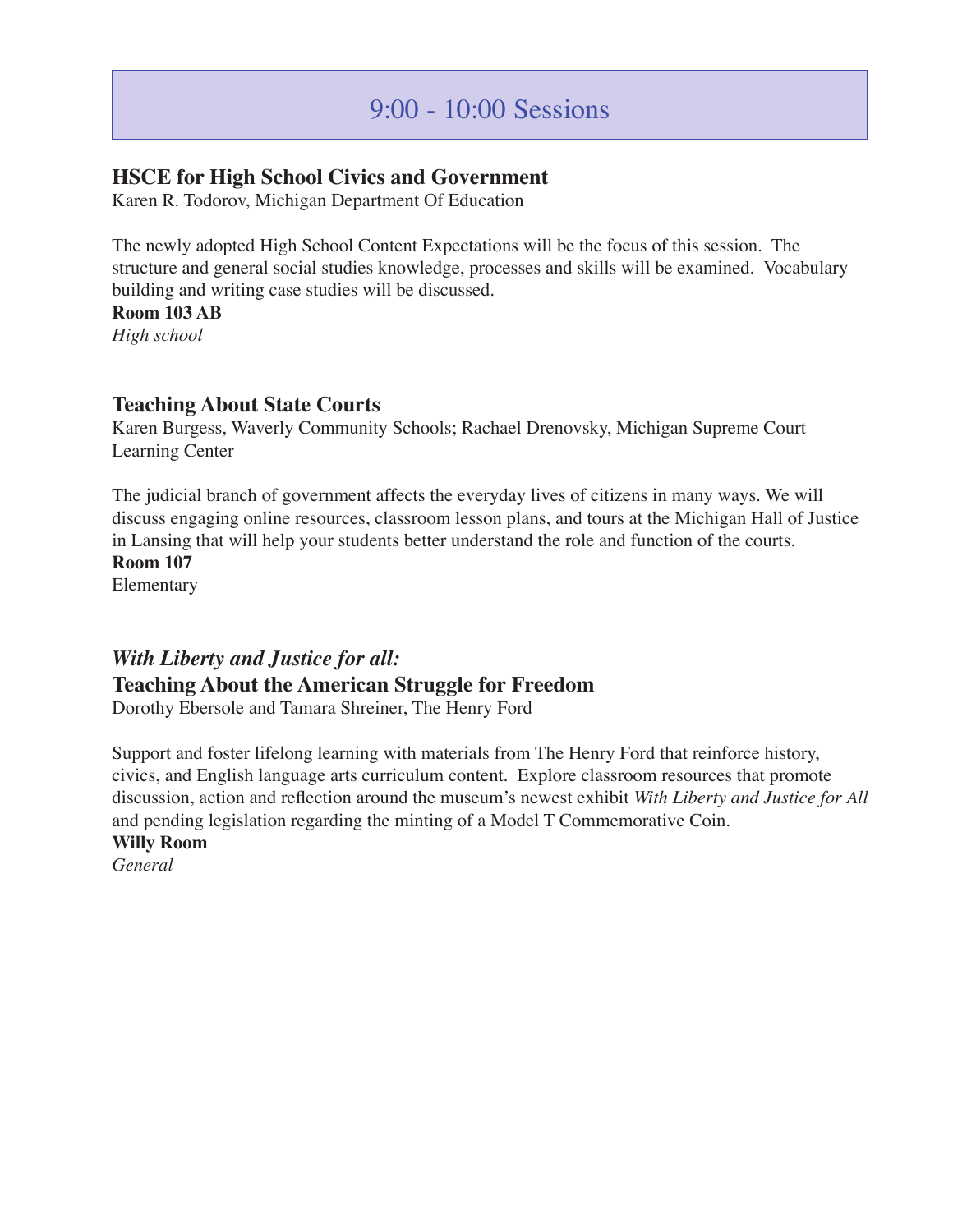#### **Being There: A Sensory Writing Experience**

Blaine Betts, N.I.C.E. Community School District

A writing assignment students will love, and so will you. Using illustrated text as a prompt, students write in the voice of one who is there at the historical or contemporary moment in time. You choose. Adaptable to all grade levels, this is a strategy you'll want to use next Monday! **Room 103 AB** 

*General*

#### **Changes in China: How Should the U.S. Respond?**

Jay McDowell, Howell Public Schools

How should the United States respond to the rise of China as an economic and military powerhouse? Analyze Sino-American relations throughout the 20th and early 21st centuries in this session with a teacher who lived in China during the 1990's. Participants will sample quality materials produced by The Choices Program.

**Heritage Room** *Secondary*

#### **Mock Trial Clinic - Part 1**

Peggy Grasso and John Zittel, Clarkston Community Schools; Donald M. Fulkerson, Attorney at Law

Offered in conjunction with the Educating for Citizenship conference, this clinic is designed for teachers entering a team in the Michigan High School Mock Trial Tournament. Conference participants interested in exploring trial techniques for their classroom mock trials, or curious about the tournament, are welcome to attend either or both sessions.

#### **Room 110**

*High School*

#### **The Philosophical and Historical Foundations of the American Political System**

Janice Yates, East Grand Rapids Public Schools

Has it been a long time since that political theory or philosophy course back in your college days? Can't tell a classical republican from a natural rights philosopher anymore? Wondering how the framers of the Constitution ever hoped to balance individual rights and the common good? Come get a refresher.

#### **Room 107**

*General*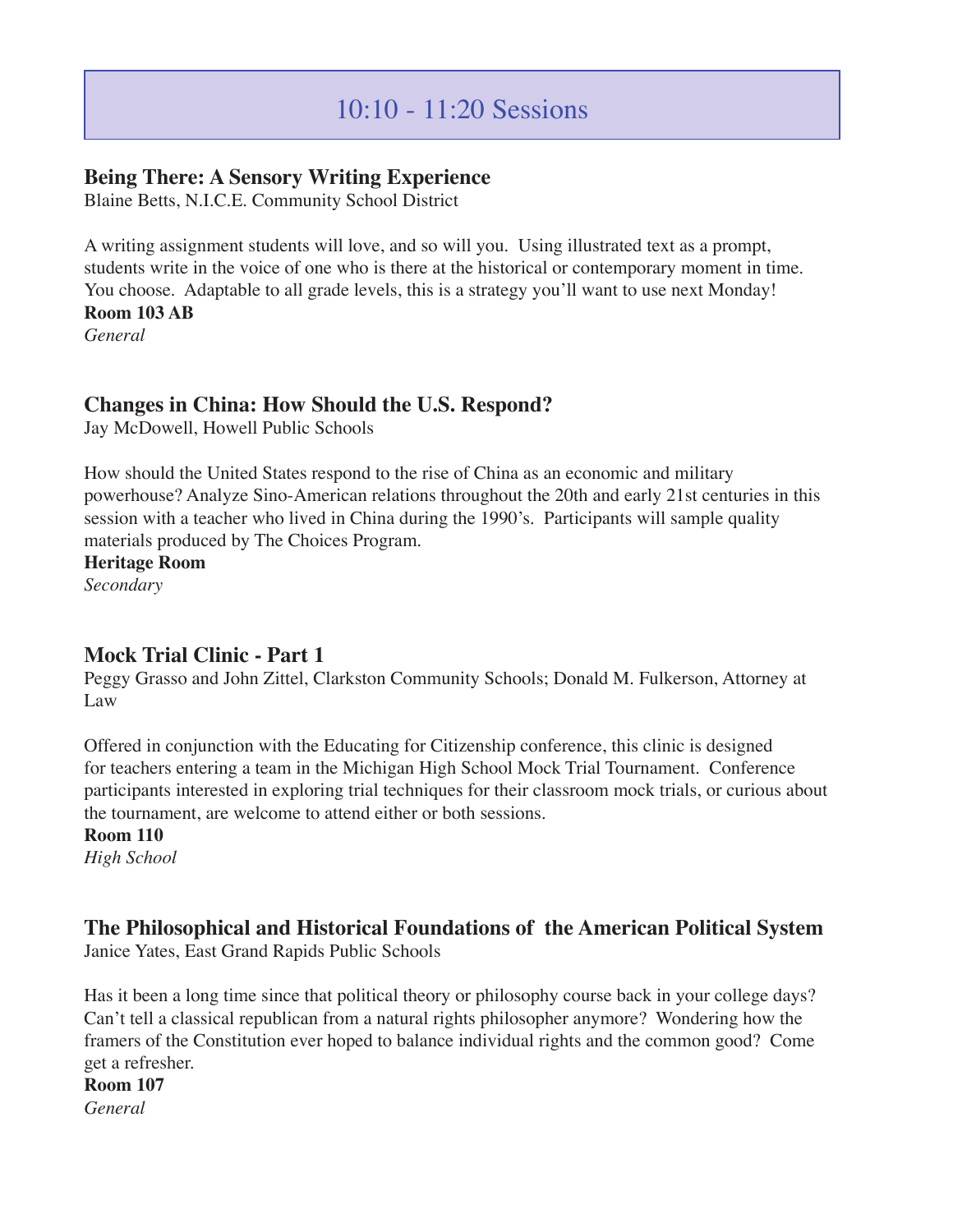## 10:10 - 11:20 Sessions

#### **Purposes of Government: Meeting Civics Expectations, Grades 3-5**

Linda Pierce, Mason Public Schools

Do the civics GLCES seem abstract to your students? This session will explore ways to teach the purposes of government in concrete ways, utilizing selected lessons from *We the People* and additional vocabulary strategies and tools. Participants will receive sample texts and information on requesting free classroom sets.

**Willy Room**

*Elementary*

#### **The 'State Secrets' Privilege: Revisiting** *United States v. Reynolds* **(1953)**

Nisan Chavkin, Constitutional Rights Foundation Chicago

This session explores the "State Secrets" privilege using *United States v. Reynolds*, 345 U.S. 1 (1953) and offers ways to use *Reynolds* with students to address controversies involving secrecy and accountability in American democracy. Participants will use LRE methods, strategies, and classroom materials from the Constitutional Rights Foundation Chicago.

**Room 106** *High School*

#### **Student Expression in Public Schools After "Bong Hits"**

Lee Arbetman, Street Law, Inc.

In June of 2007 the Supreme Court considered a case from Alaska in which a student sued his school after being suspended for holding up a sign - "Bong Hits for Jesus" - during a parade in front of his school. Come explore the current state of student speech rights in public schools. **Room 101** *High School*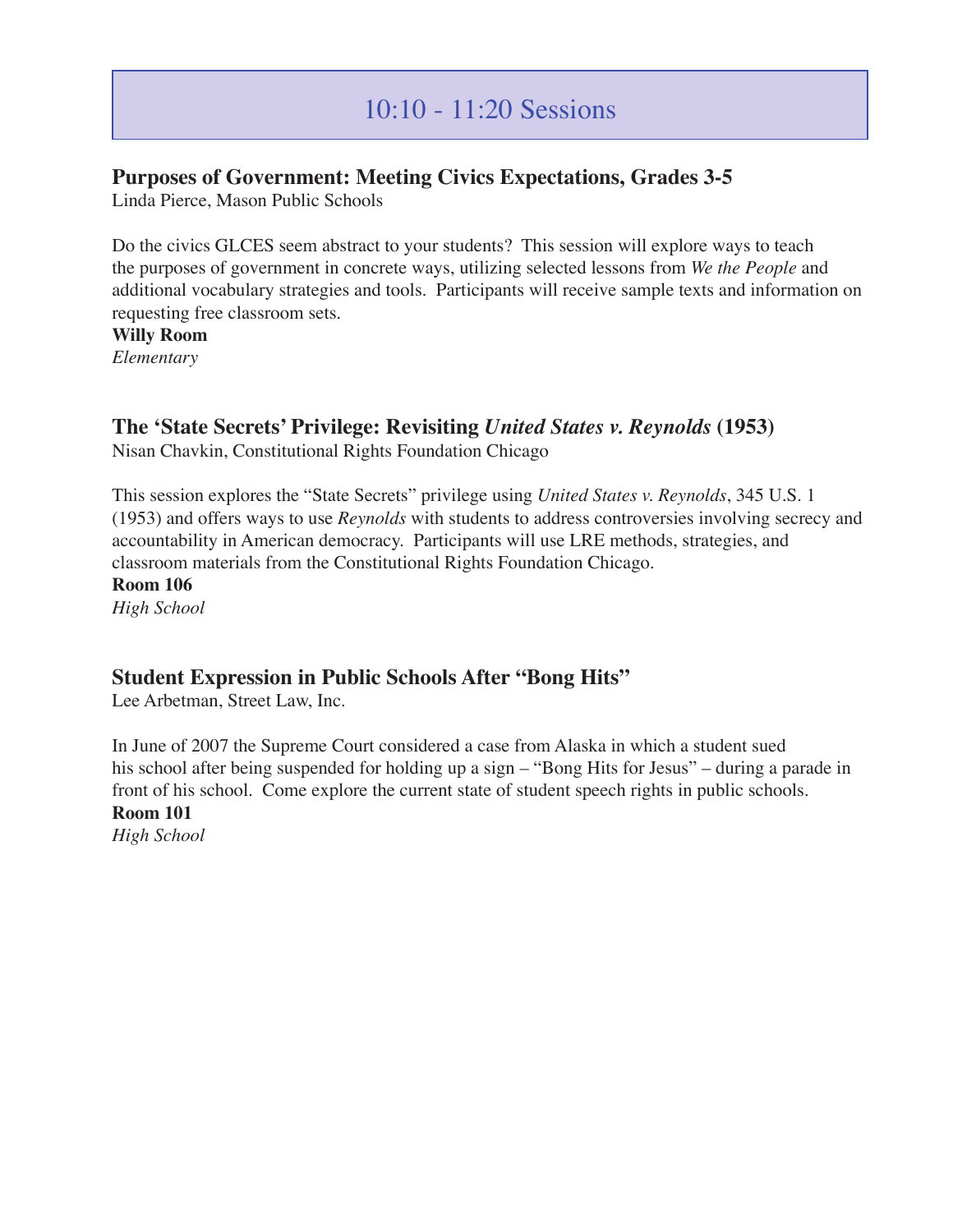## **Balancing Federal and State Authority: Historical and Contemporary Issues of Federalism**

Bre Bartels, West Ottawa Public Schools

Using free materials associated with the PBS series *The Supreme Court*, this session will model a lesson teaching about the origins of federalism. What were the arguments in favor of a weak versus a strong national government? This question and others are addressed in this lesson demonstration. **Room 101**

*Secondary*

#### **Contemporary Constitutional Issues for the 5th Grade: Freedom of Speech**

Pierre Sirois, East Grand Rapids Public Schools

What is Speech? Is it really free or are there limits? This session will provide elementary teachers with background on how the Supreme Court handles free speech issues and demonstrate the use of a Supreme Court case to explore the balance between individual rights and the common good. **Willy Room**

*Elementary*

#### **Mock Trial Clinic - Part 2**

Peggy Grasso and John Zittel, Clarkston Community Schools; Donald M. Fulkerson, Attorney at Law

Offered in conjunction with the Educating for Citizenship conference, this clinic is designed for teachers entering a team in the Michigan High School Mock Trial Tournament. Conference participants interested in exploring trial techniques for their classroom mock trials, or curious about the tournament, are welcome to attend either or both sessions.

#### **Room 110**

*High School*

#### **Supreme Court DBQ's:**

**Exploring** *U.S. v. Nixon* **and Other Cases That Changed History**

Pamela Mickle, The Bill of Rights Institute

Through large-group discussions, and small-group activities, participants will analyze primary source documents in a study of *United States v. Nixon*. The lesson traces historical and recent applications of executive privilege. Participants receive a copy of the lesson from *The Supreme Court DBQ's: Exploring the Cases That Changed History* teacher resource.

**Heritage** *Secondary*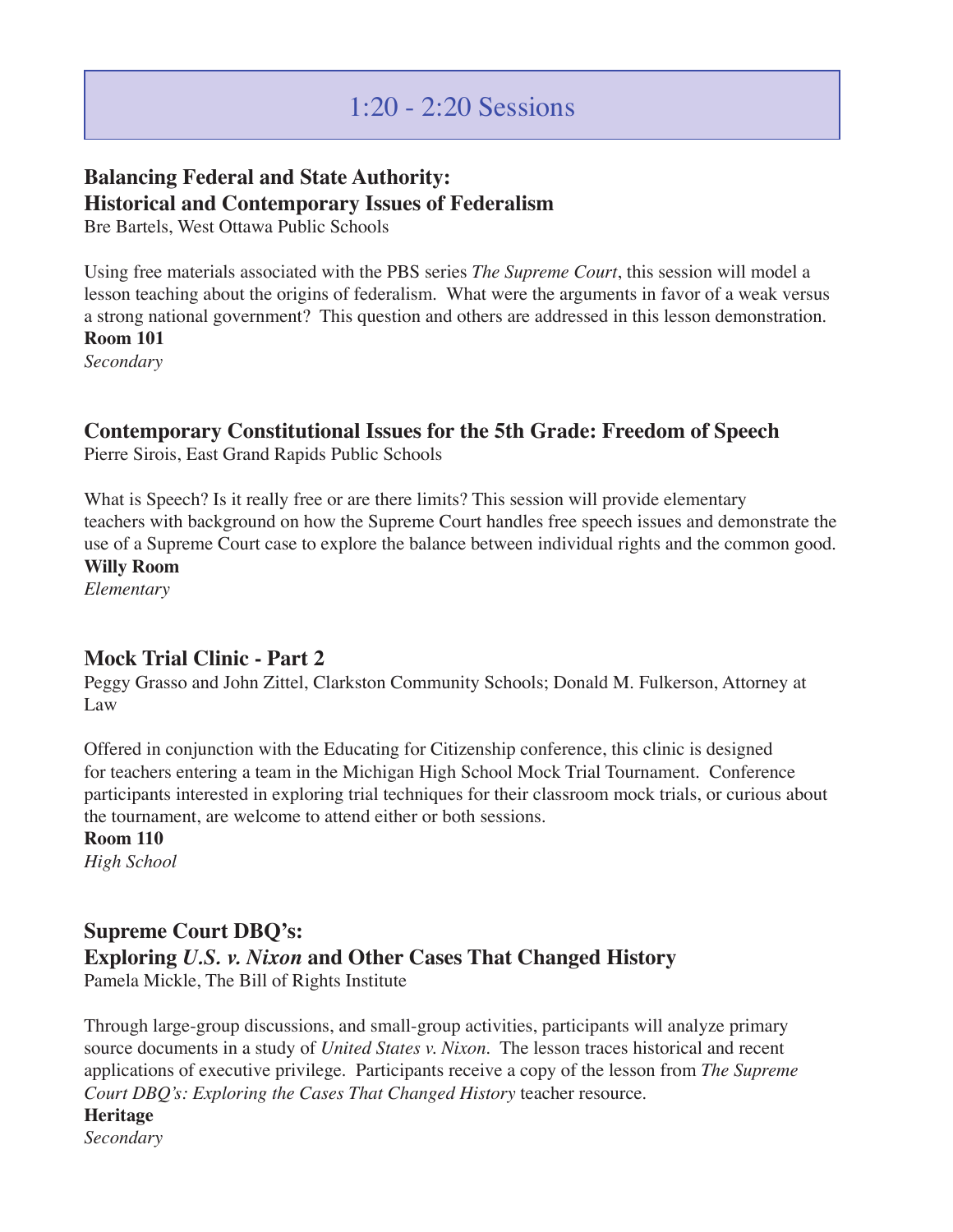#### **The U.S. Role in a Changing World**

Hillary Baker, Kentwood Public Schools

Wondering how to teach and assess the new content expectations dealing with the United States in world affairs? Help your students understand and consider the role of the United States in the world in a student-centered manner. This session will explore free online materials designed by The Choices Program.

**Room 106** *Secondary*

## **Using Archival Film, Still Photos and other Primary Sources to Teach U.S. History and Civics: Three Sample Case Studies from the McCarthy Era**

Dr. Timothy Little, Michigan State University; Mary deWolf, Holt Public Schools (ret.)

Participants will examine a teacher-made computer-based Civics/U.S. History unit. Presentation identifies a range of generic techniques for encouraging student analysis and interpretation of archival graphics presented as data. Content focus is three historical cases treating tension between first amendment freedoms and internal security. Lesson plans distributed.

**Room 103 AB** *Secondary*

#### **Why We Need to Reclaim our First Principles and our History**

Hon. Michael Warren, Sixth Judicial Circuit Court

Judge Warren will address how America is risking suicide because of the general ignorance and disdain of our First Principles and founding history. He will also propose concrete recommendations – including education reform – needed to address the crisis.

**Room 107**

*General*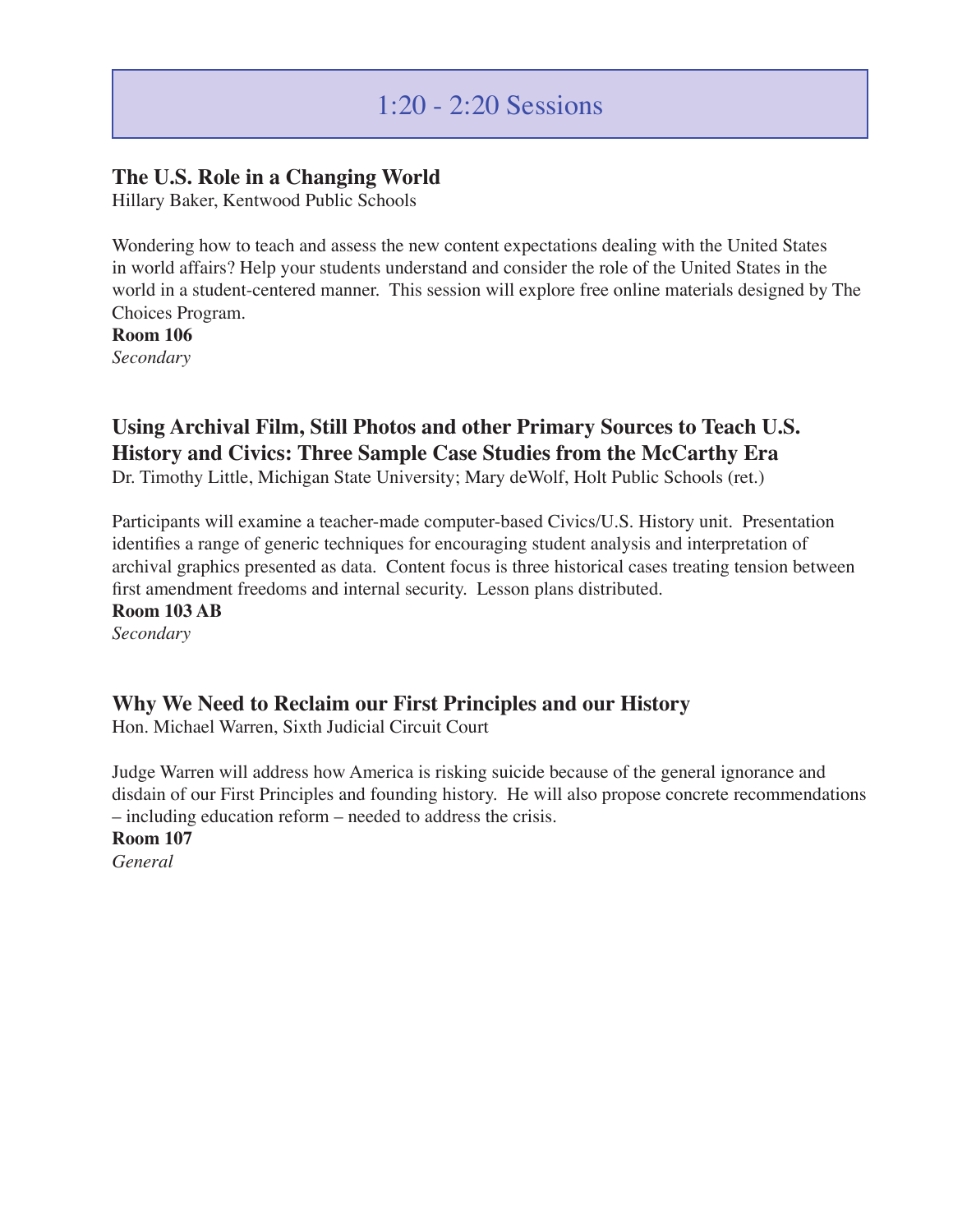## **Citizens Together (You and Your Paper): Exploring Individual Rights Using The Newspaper**

Richard Vaughn, The Flint Journal

This session provides the opportunity to explore the individual freedoms protected in the Bill of Rights. Students today may view the Bill of Rights simply as a historical document with little or no meaning for them personally. This session will demonstrate how freedoms in that document have applications in today's world.

*Room* **101** *General*

#### **Examining Public Policy Issues and Developing Action Plans**

Gayle Green; Rita Lockridge, Detroit Public Schools

A classroom teacher and an elementary principal present a project-based program for engaging young people in issues of public policy and preparing them for action as described in the new social studies content expectations. Project Citizen, an internationally acclaimed civic education program, offers free materials and training.

**Room 103 AB** *Middle*

#### **Foundations of Democracy**

David Hales, Wayne RESA

Can young students learn civics? You bet! This session will show how to build that important foundation. Teachers will receive an overview and participate in selected lessons. There will be an emphasis on four essential concepts important to developing an understanding of our American Core Democratic Values.

**Heritage**

*Elementary*

#### **Searches and Seizures: How Limiting is The Fourth Amendment?**

Patrick Corbett, Cooley Law School

This session explores how the Fourth Amendment to the U.S. Constitution, as interpreted by the U.S. Supreme Court, limits what police can do to investigate crimes. Practical hypotheticals, some involving students, are used to explore the limits of the Fourth Amendment on police conduct. **Room 106** *High School*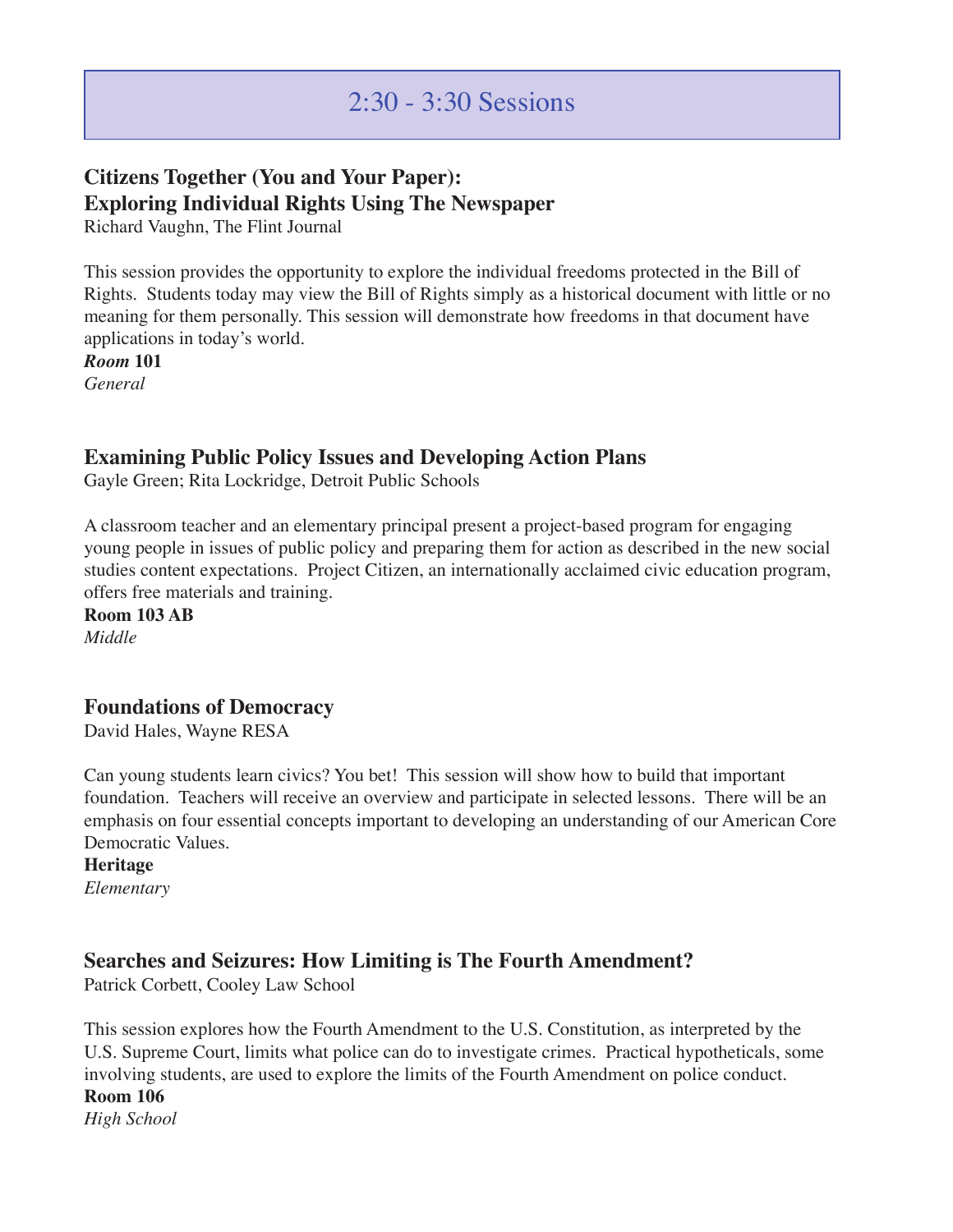## MICHIGAN CENTER FOR CIVIC EDUCATION

Hon. Michael A. Cox Attorney General

Hon. Clifford W. Taylor Chief Justice, Michigan Supreme Court

Michael P. Flanagan Superintendent of Public Instruction Michigan Department of Education

Col. Peter C. Munzo Director, Michigan State Police

> Janet K. Welch Executive Director State Bar of Michigan

Dr. Vickie L. Markavitch Superintendent, Oakland Schools

Dr. Cassandra Book Associate Dean, College of Education Michigan State University

#### *Staff Members*

Linda J. Start Executive Director

James R. Troost Director of Programs

> Lori Pelzel Office Assistant

#### *Advisory Board Board Officers and Directors*

Donald M. Fulkerson, President Law Offices of Donald M. Fulkerson

William C. Trevarthen, Treasurer Michigan Government Television

Hon. Michael Warren, Secretary Sixth Judicial Circuit Court

> Daniel J. Aronoff The Landon Companies

> > Amy B. Bloom Oakland Schools

F/Lt. Philip J. Hart Michigan State Police

Hon. Hoon-Yung Hopgood State Representative

Dr. Timothy H. Little Michigan State University

Hon. Ronald W. Lowe 35th District Court

> David M. Sherbin Delphi Corporation

Karen R. Todorov Michigan Department of Education

> Janet K. Welch State Bar of Michigan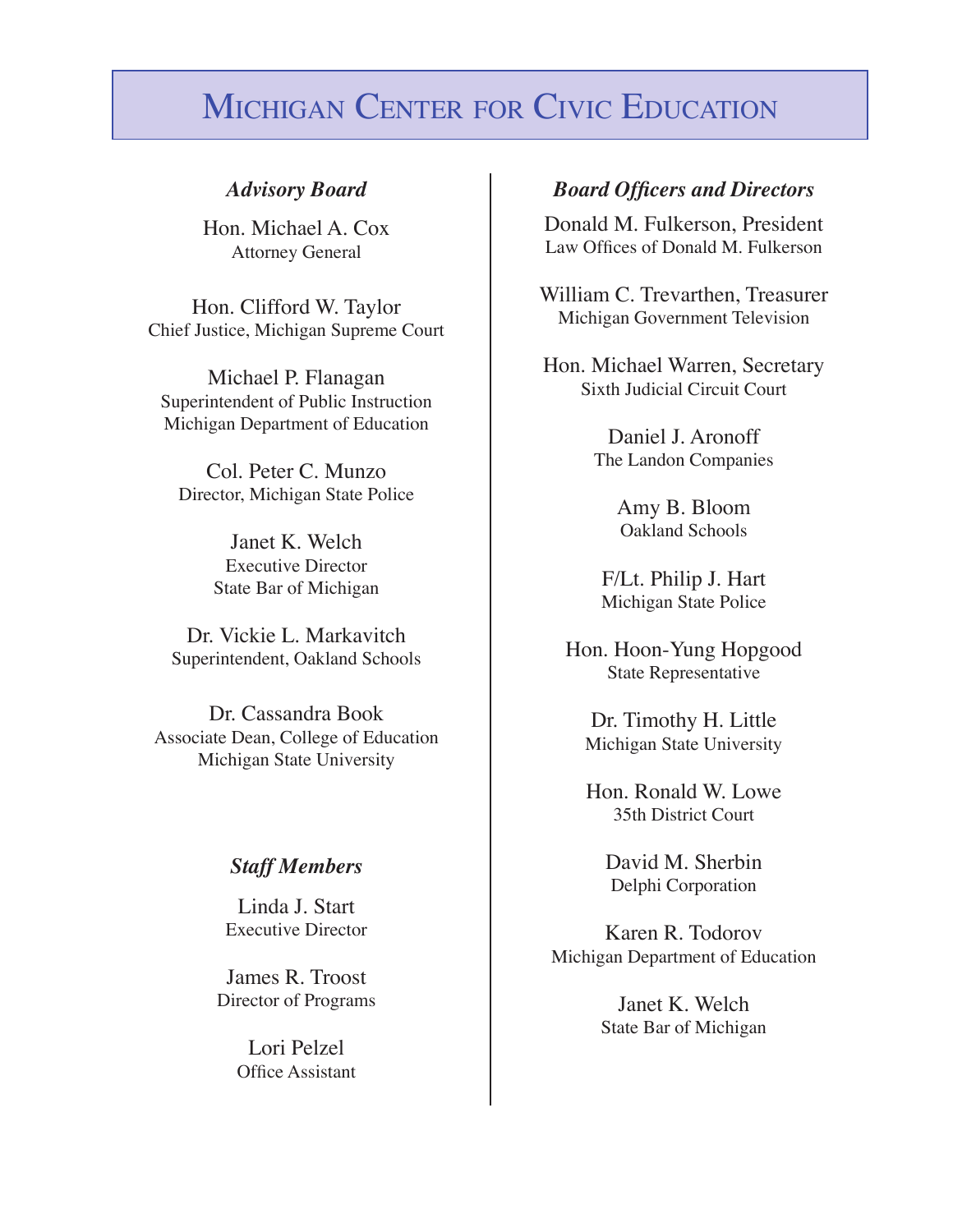## 2007/2008 Members and Donors

#### *Gold*

*Appellate Law Section, State Bar of Michigan*

*Comcast*

*Grand Rapids Bar Foundation*

*Litigation Section, State Bar of Michigan*

*Macomb County Bar Foundation*

*Michigan State Bar Foundation*

*Oakland County Bar Foundation*

*Rock Financial*

*State Bar of Michigan*

#### *Sustainer*

*Hon. Avern L. Cohn, Judge U.S. District Court*

*Donald M. Fulkerson, Attorney Law Office of Don Fulkerson*

*Margaret J. Krasnoff Attorney at Law*

*Michigan Government Television Attn: William Trevarthen*

*Rayman & Stone Attn: Steven L. Rayman, Attorney*

#### *Sponsor*

*Barry Adler, Attorney Adler & Associates, PLLC*

*Francile Anderson Michigan Lawyers Auxiliary*

*Bruce Ashley Public Affairs Associates*

*Blaine Betts, Teacher Westwood High School*

*Ann Bird, Retired Teacher Sturgis Public Schools*

*Amy Bloom, J.D. Social Studies Consultant Oakland Schools*

*Wendy Bruno, Consultant Delta-Schoolcraft ISD*

*Linda L. Bruin, Attorney at Law*

*Rex A. Burgess, Attorney Rex A. Burgess P.L.C.*

*Thomas Conner and Connie Page*

*Thomas W. Cranmer, Attorney Miller Canfield Paddock and Stone*

*Nancy J. Diehl, Attorney Wayne County Prosecuting Attorney's Office*

*Kristine Early, Labor Relations Specialist US Postal Service*

*Michael H. Fabian, Attorney Fabian, Sklar and King, P.C.*

*Nancy A. Glen, Attorney at Law*

*Sharon Goralewski, Social Studies Consultant Oakland Schools*

*Audrey Nesbitt Gray Michigan Lawyers Auxiliary*

*Hon. Hoon-Yung Hopgood State Representative*

*Hon. Ron Jelinek State Senator*

*Karoub Associates*

*Amy Koelsch, Teacher Sterling Heights High School*

*Michael D. Langnas, Attorney Langnas & Associates, PC*

*Charles E. Langton, Attorney Frank R. Langton & Associates*

*Susan Laninga, Curriculum Consultant Kent Intermediate School District*

*Jody B. Lipton, Attorney Lipton Law Center*

*Dr. Timothy Little, Professor College of Education, Michigan State University*

*Livingston County Bar Association*

*Hon. Ronald W. Lowe, Judge 35th District Court*

*Gerald Manko*

*Kenneth F. Martin, Attorney Law Offices*

*Max D. McCullough Attorney at Law*

*Gregory Neidle, Attorney Dobbs & Neidle*

*Walter and Ellen Nitz*

*Clay E. Ottoni, Attorney Clay E. Ottoni, PC*

*Lynn K. Richardson, Commissioner Michigan Supreme Court*

*Dr. John and Elizabeth Schweitzer*

*Stuart Sklar, Attorney Fabian, Sklar and King, P.C.*

*Deborah Snow, Educator East Kentwood High School*

*Roy Sovis, Social Studies Consultant Genesee Intermediate School District*

*Linda J. Start, Executive Director Michigan Center for Civic Education*

*Brian Stevens, Teacher Coldwater High School*

*William Trevarthen, Executive Director MGTV*

*Kathy J. Vogt, Attorney Garton & Vogt, P.C.*

*Hon. Michael Warren, Judge 6th Circuit Court*

*Hon. Elizabeth A. Weaver, Justice Michigan Supreme Court*

*Janet Welch, General Counsel State Bar of Michigan*

*Jenness & Richard Wiegand*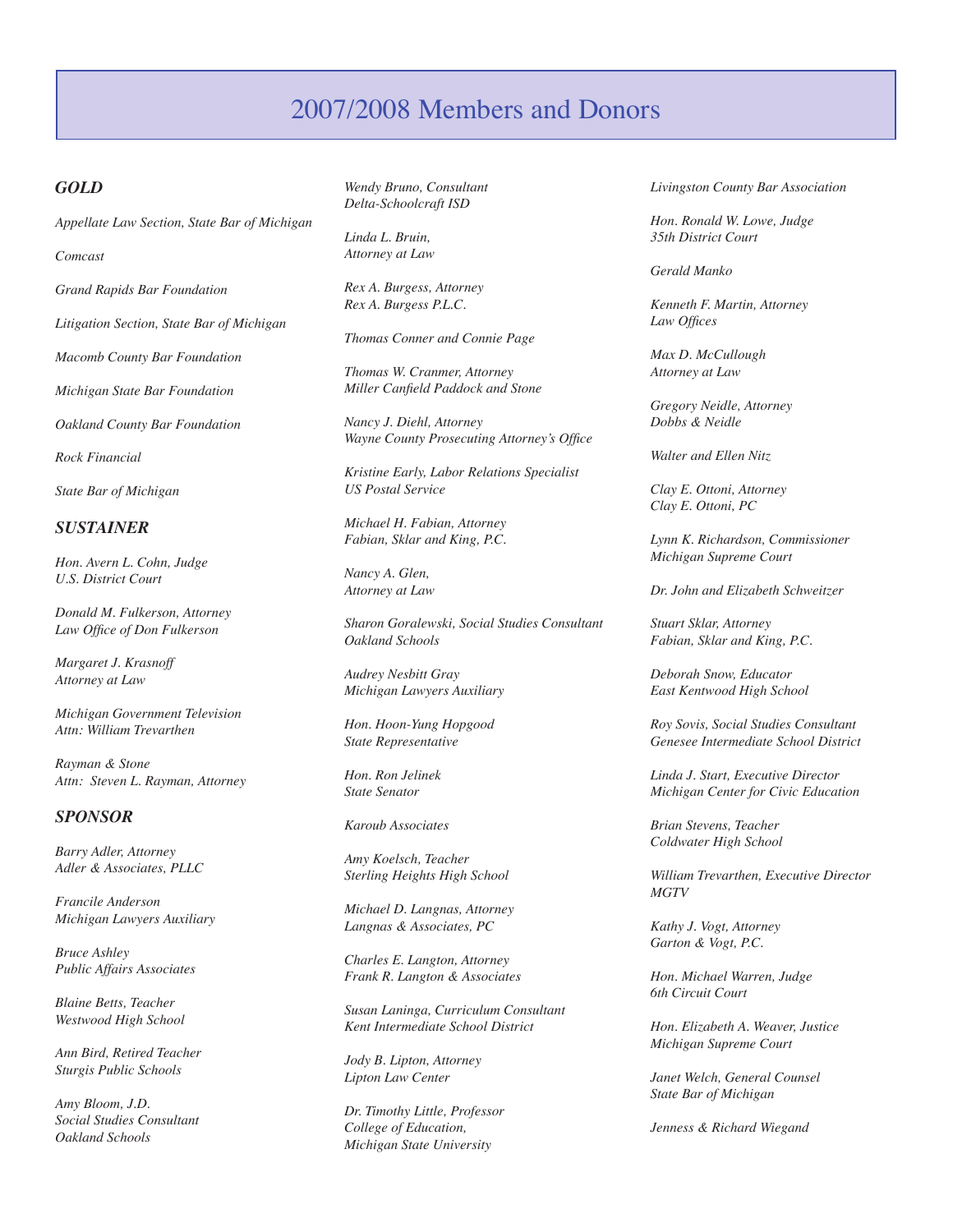### 2007/2008 Members and Donors

*Shawn D. Wiersma, Attorney Cummingham Dalman, PC*

*Hon. Daniel V. Zemaitis, Judge 17th Circuit Court*

#### *Contributor*

*Stacie R. Behler, Attorney Meijer, Inc.*

*Mary P. Belden*

*John T. Berry, Executive Director State Bar of Michigan*

*Deborah K. Blair, Attorney Wayne County Labor Relations Division*

*Margaret Bossenbery, Executive Coordinator State Bar of Michigan*

*Brenda E. Braceful, Attorney City of Detroit Law Department*

*Hon. Margie R. Braxton, Judge 3rd Circuit Court*

*Chris Bredeson Bredeson Sales & Engineering*

*Carole Cotts, Teacher Northern Hills Middle School Grand Rapids*

*Helen E. Cowton, Probation Parole Officer Michigan Department of Corrections*

*Fred A. Custer, Attorney Materna Custer & Associates*

*Carmela D'Alessandro Ingham Intermediate School District*

*Jo Davis, Attorney Jo Robin Davis, PLLC*

*Kurt Dewhurst MSU Museum*

*Donald Dickman*

*Dawn Evans State Bar of Michigan*

*Z. Kay Fitzpatrick, Executive Director ACCA-MI*

*Allen Glass, Attorney Reifman & Glass, P.C.*

*Mikell T. Griffith, Teacher Kalamazoo Central High School*

*Antonia F. Grinnan, Attorney Liedel, Grinnan & Liedel*

*Hall, Lewis & Bolles, P. C. Thomas W. Hall, Jr., Attorney*

*Rena L. Heleniak, Teacher Galesburg-Augusta Intermediate*

*Paula M. Hines Attorney at Law, P.C.*

*Daniel J. Hoekenga, Attorney MEA/NEA Local I*

*Lillian Hopkins*

*Elizabeth Johnson Attorney at Law*

*Theodore Johnson Attorney at Law*

*Larry Leatherwood*

*Captain Christopher W. Lewis Michigan State Police*

*Hon. Benjamin H. Logan, Chief Judge 61st District Court , Grand Rapids*

*Rachel N. Margules Attorney at Law*

*Michael Materna, Attorney Materna, Custer & Associates, P.C.*

*Catherine McClure, Adjunct Professor University of Michigan Business School*

*Kathleen McKevitt*

*Dennis L. Perkins, Attorney Dennis L. Perkins, PC*

*J. P. Piskulich, Associate Professor Oakland University*

*Steve Reifman, Attorney Reifman & Glass, P.C.*

*Rosalind Rochkind, Attorney Garan Lucow Miller, P.C.*

*Janice G. Rushton, Attorney Kelly Services, Inc.*

*Katherine Wainright Shensky, Attorney Katherine Wainright Shensky, P.C.*

*Dr. & Mrs. Jerome Sitner*

*Hon. Alma Wheeler Smith State Representative*

*Kathleen Straus, President State Board of Education*

*Karen R. Todorov, Social Studies Education Consultant Michigan Department of Education*

*James R. Troost, Director of Programs Michigan Center for Civic Education*

*Anne Vrooman State Bar of Michigan*

*Raymond Walker, Teacher Grosse Ile Township High School*

*Vickie Dee Weiss, Teacher Grand Blanc Schools*

#### *Associate*

*Wayne T. Bentley, Teacher City High School, Grand Rapids*

*Barbara Biron, Teacher Mackinaw Academy*

*Kimberly Bland, Teacher Detroit Edison Public School Academy*

*Diane L. Bruder, Teacher Bay City Central High School*

*Alyjah D. Byrd-Goode, Teacher Red Cedar Elementary, East Lansing*

*Dana Bleicher, Teacher Grand Blanc High School*

*Sharon Chapel, Teacher (ret) Clio Area Schools*

*Carolyn Claerhout, Attorney Oakland Schools*

*Emily Clayton, Teacher Hemlock High School*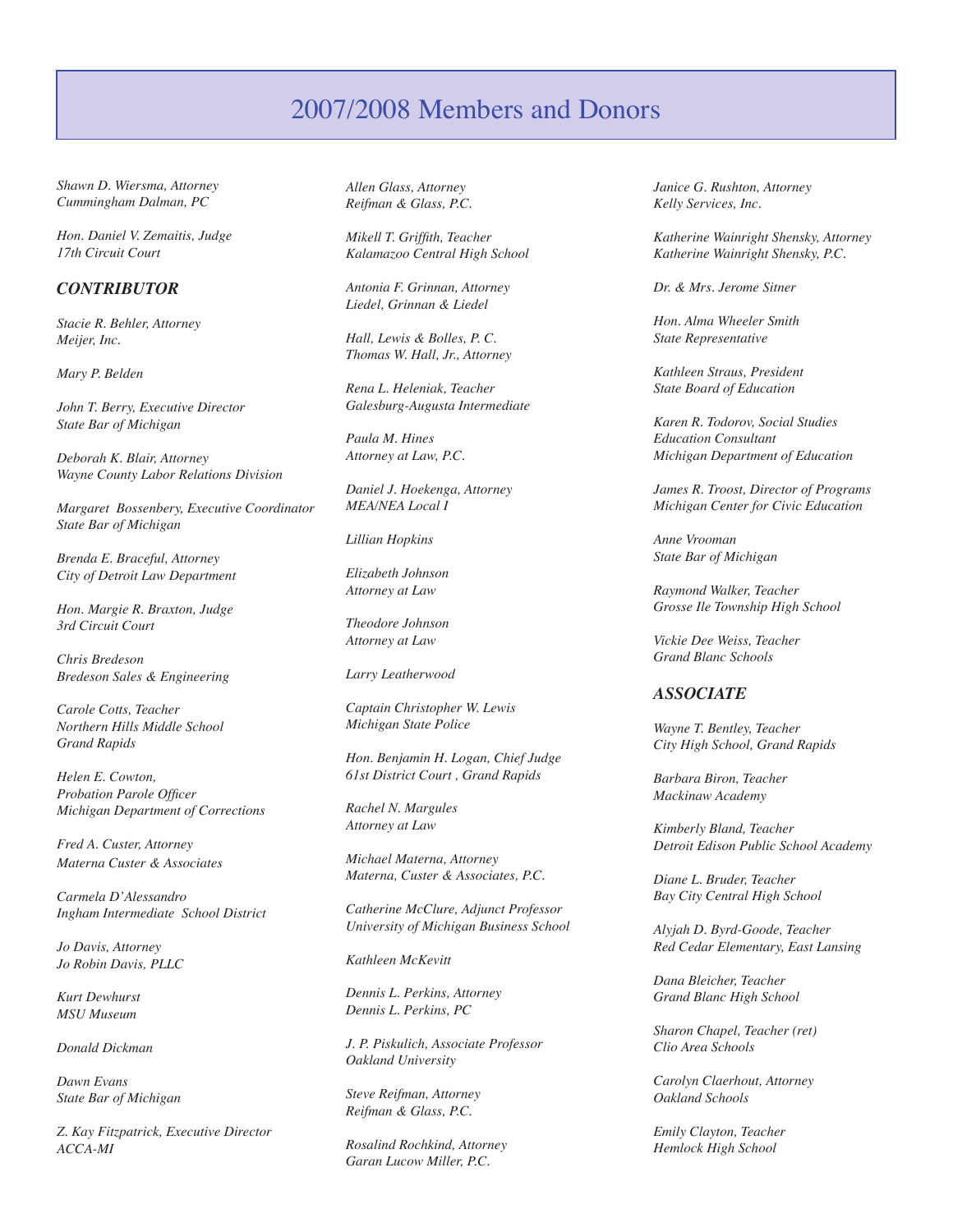#### 2007/2008 Members and Donors

*Travis Dafoe, Teacher River Valley High School, Three Oaks*

*Melinda S. Dickinson, Teacher Sheridan Road School, Lansing*

*Brian Draper, Teacher Onsted High School*

*Sara Engelhardt, Teacher Christa McAuliffe Middle School, Bay City*

*Cathy Feyt, Instructional Services Consultant Ottawa Area Intermediate School District*

*Kelly Gaideski, Social Studies Consultant Berrien County ISD*

*Christine M. Grand, Attorney Law Offices*

*Benjamin H. Hammond, Attorney Smith Haughey Rice & Roegge*

*Steve Head, Teacher Onsted High School*

*Rosalie A. Howell, Teacher Beecher High School, Mt. Morris*

*Sharon Irvine, Principal Thornton Creek Elementary, Northville*

*David J. Jaroch, Teacher Ubly High School*

*Penny Joy, Curriculum Coordinator Plymouth-Canton Community Schools*

*Marian Kantor*

*David Kenewell, Teacher Stevenson High School, Sterling Heights*

*Dawn M. King, Attorney City Attorney's Office, City of Southfield*

*Paul Kinzer, Retired Teacher Lapeer Community Schools*

*David Klemm, Consultant Muskegon Area Intermediate School District*

*Mary S. Kline Social Studies Curriculum Developer Walled Lake Consolidated Schools*

*Maribeth Krehbiel, Teacher Angell Elementary, Berkley*

*Kyrie Krenz, Teacher Dowagiac Union High School*

*DeLois T. Leapheart, Associate Professor Northwood University*

*Rita A. Lockridge, Teacher Noble Middle School, Detroit*

*Paulette Loe, Teacher Walled Lake Western High School*

*Nicole Matisse, Mock Trial Coach Lahser High School*

*Adele Megdall*

*Brandi Meredith Clinton County RESA*

*Michigan Lawyers Auxiliary*

*Michigan Supreme Court Historical Society Angela Bergman, Executive Director*

*Dan Miekstyn, Teacher Gabriel Richard High School, Ann Arbor*

*Terri Mount, Teacher Hanover-Horton Middle School*

*Mark Pontoni Mid American Global Education Council*

*Peter Ponzetti, III, Teacher Flint Southwestern Academy*

*Alan Saltzman, Professor of Law University of Detroit Mercy*

*Susan Santone, Executive Director Creative Change Educational Solutions*

*Janice K. Selberg, Attorney Ave Maria School of Law*

*David Simonsen, Teacher Swartz Creek Middle School*

*Suzette Rygiel Siviter, Court Administrator Washtenaw County Trial Court*

*Dr. & Mrs. Thomas Slovis*

*Denise M. LaFave Smith, Attorney Ctr for Family and Elder Law*

*David N. Smokler Charlotte Forten Academy* *Anthony Snyder, Deputy Legislative Director State Senator Valde Garcia*

*Sam Stine, Teacher St. Joseph High School*

*J. Kelli Sweet, Executive Director Michigan Council for Social Studies*

*Michael C. Sweet The Washington Center*

*Kim Troost, Teacher Novi Middle School*

*Kristen M. Vanden Berg, Law Clerk US District Court, Western District of Michigan*

*Hon. Kimberly A. Wiegand, Judge 41A District Court, Sterling Heights*

*Pamela Wright, Teacher Emerson Middle School, Livonia*

*Robert D. Wroblewski, Teacher Dearborn High School*

*Jessica Zimbelman*

#### *Student*

*Kyle M. McCallumore Oakland University*

*Michael Vanhuysse Michigan State University College of Law*